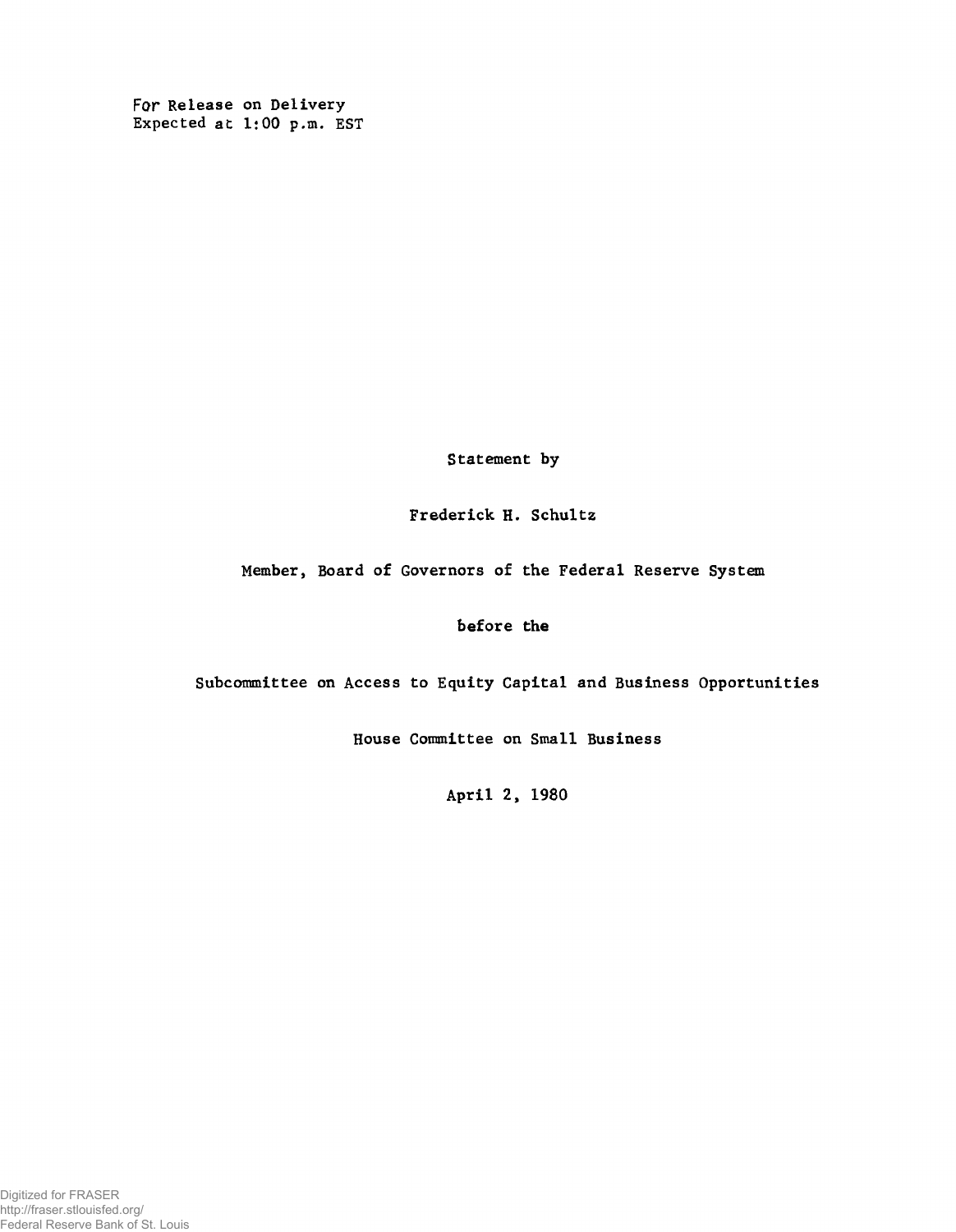I am pleased to appear before you once again to discuss the impact on small business of the Federal Reserve's efforts to fight inflation. I welcome, in particular, the opportunity to discuss the program of credit restraint announced on March 14.

When I last appeared before this committee in October, the Federal Reserve had just undertaken a number of actions designed to slow the growth in money and credit. The October 6 policy changes were adopted in response to continued rapid expansion of money and credit, and an apparent worsening of inflation and inflationary expectations. These conditions had made themselves felt most prominently in the markets for gold and for some other commodities, where speculative activity was reaching alarming proportions.

As I indicated at that time, it was essential that the Federal Reserve take strong action to restrain money and credit growth in order to prevent a further serious acceleration of inflation and make a start on winding it down. Only in this way could we work toward a more stable financial environment for economic activity over the long run. The lesson of recent years is quite clear: namely, that the long-run consequences of allowing inflationary pressures to get out of hand are likely to be far worse than the short-run costs of actions to contain these pressures.

The policy procedures adopted in October, and the accompanying rise in market interest rates, led to a marked slowing in the growth of money and credit in the fourth quarter of last year. Since the beginning of this year, however, there has been a resurgence in credit demands, especially on the part of business firms. Bank loans and commercial paper have expanded very rapidly. Moreover, it has become clear that the financial markets, and the general public, remain concerned about the ability and commitment of the government and the monetary authorities to contain inflation.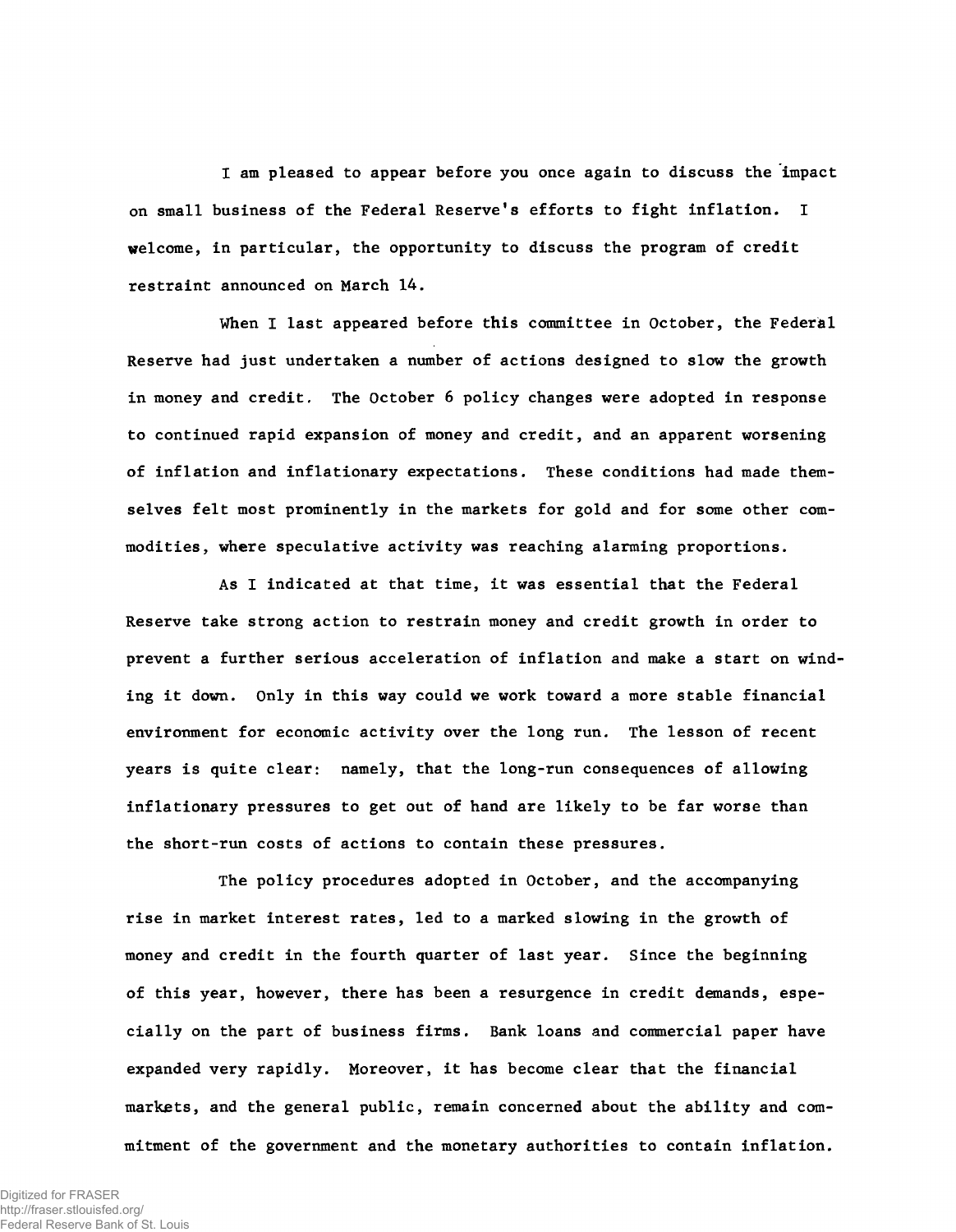No doubt inflationary expectations have been reinforced by the recent surge in the major price indexes--even though these increases were in large part the predictable result of the spurt in OPEC prices in the latter months of 1979 and of higher mortgage rates that are an unavoidable consequence of anti-inflationary monetary policy. Expectations also have been heightened by the continuation of strength in economic activity--in particular by the failure of the long-expected recession to materialize--and by the possibility that an acceleration in our defense expenditures would enlarge the Federal deficit.

The most dramatic manifestation of the reinforcement of expectations has been the unprecedented run-up in yields on long-term bonds--a movement that has erased hundreds of billions of dollars of market values. Spending patterns also have been affected. The household savings rate in the fourth quarter reached its lowest point since the Korean war, and retail sales were strong early this year suggesting that the "buy in advance" psychology was still in operation.

It was against this background that the monetary and credit program was announced on March 14 as part of a government-wide effort to stem inflation. The program is intended to strengthen the effectiveness of the October measures and to reaffirm our commitment to bring inflation under control. The thrust of the program, as it pertains to businesses, has several aspects. First we are seeking to slow the overall growth in credit. A key element in this regard is the imposition of restraint on certain types of consumer credit, including credit cards and check overdraft plans. In addition, several specific actions have been taken that apply directly to bank credit growth. These actions include a tightening of the marginal

**- 2-**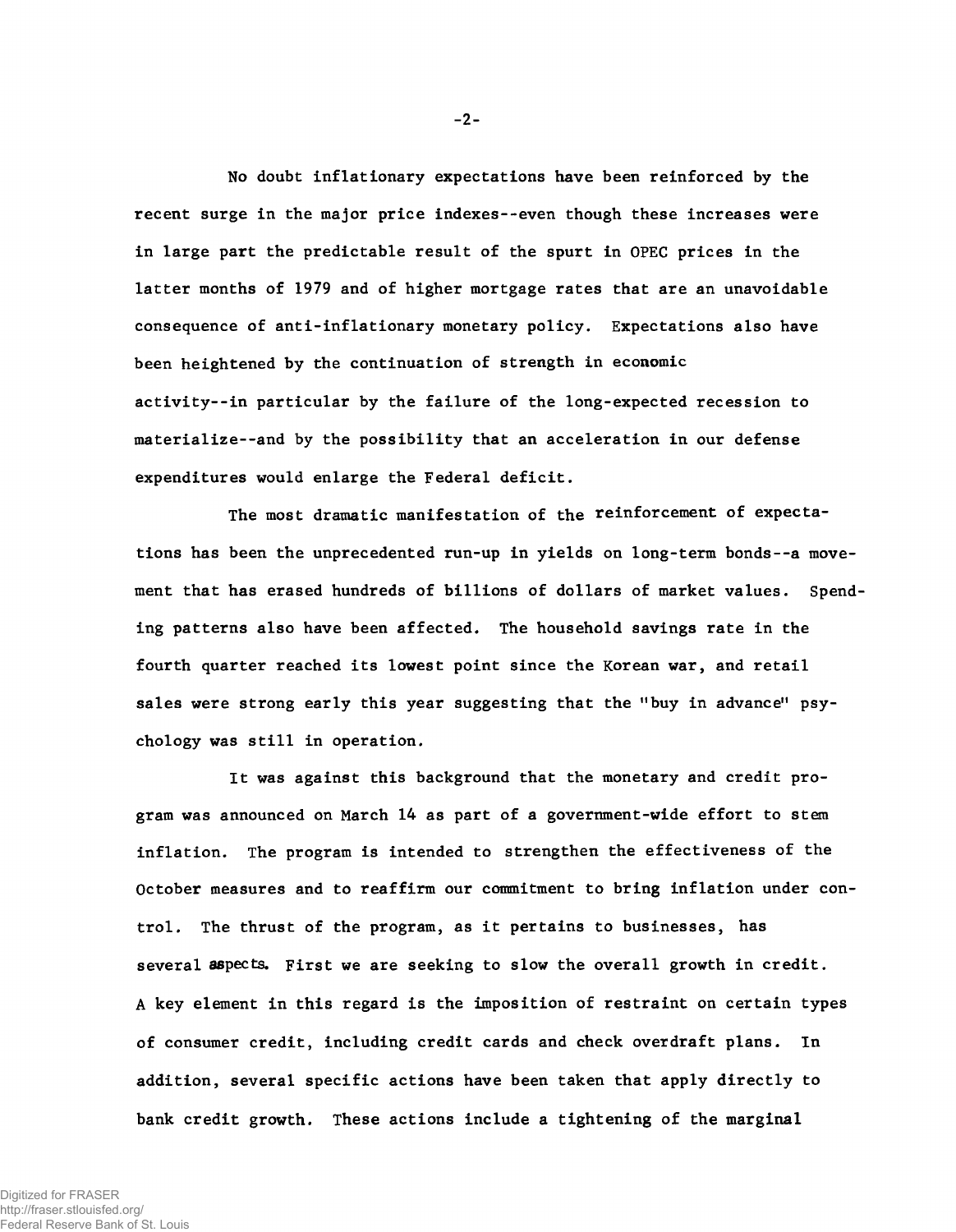reserve requirement on managed liabilities of large member banks that was initiated on October 6 and a special deposit requirement on increases in the managed liabilities of large nonmember banks, as well as the establishment of a surcharge on repeated borrowings by large banks at the discount window.

The March 14 actions also initiated a Special Credit Restraint Program. Under this program, banks are expected to limit loan growth this year to 6-9 percent, a range consistent with announced targets for growth in money and credit reported to Congress on February 19. Through the Special Credit Restraint Program, guidelines have been set forth for borrowers and lenders to assure that funds are available to meet certain priority needs. These guidelines are designed to moderate the uneven impacts that reduced credit availability may impose on particular sectors of the economy, such as small businesses and agriculture. The program also covers business borrowing from finance companies and in the commercial paper market.

The increased marginal reserve requirements on managed liabilities and the surcharge on discount borrowing further increase the cost of additional acquisitions of borrowed funds by the banks. Banks thus will be faced with the task of allocating a more costly and slower growing volume of credit among alternative uses. Businesses--both large and small--will find that bank loans are more costly and less readily available. Some borrowers will determine they cannot afford to pay higher rates charged on loans, and a greater portion of credit demands will not be met.

A reduction in the availability of bank loans is, of course, a more serious matter for some borrowers than for others. Limited access to alternative sources of funds makes small enterprises very dependent on

 $-3-$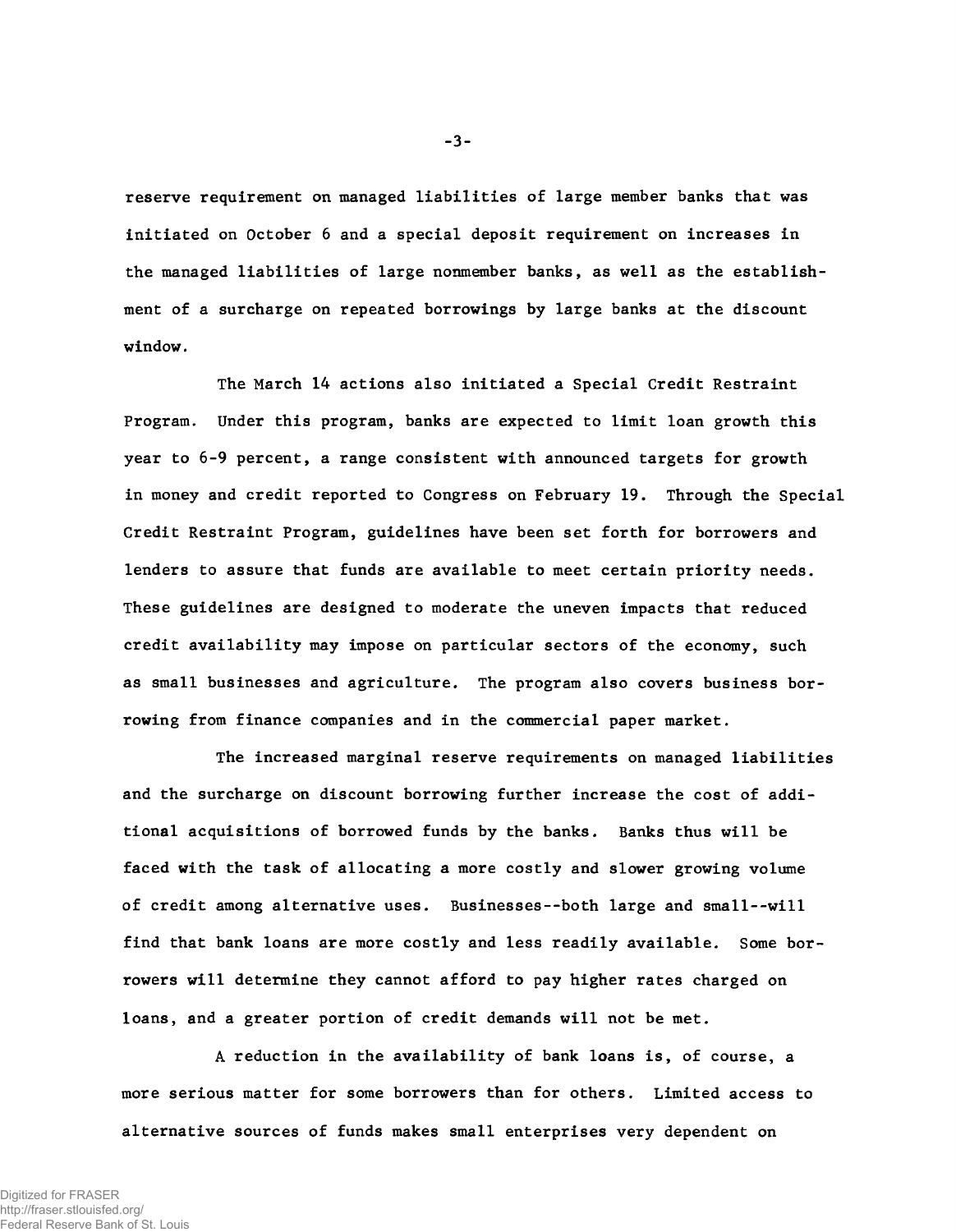commercial banks for credit. This dependency may be even greater during a period such as now, when cash flows may be weakening, and suppliers are probably less willing or able to expand trade credit.

Following the Federal Reserve's actions in October, Chairman Volcker sent a letter to member banks urging them to give particular care to accommodating the needs of small businesses and other borrowers that rely primarily on banks for credit. The Special Credit Restraint Program incorporates explicitly our concerns in this area. The program states that a primary responsibility of banks during the coming adjustment period will be to "meet the basic needs of established customers for normal operations, particularly smaller businesses, farmers, thrift institution bank customers, and agriculturally-oriented correspondent banks and homebuyers with limited alternative sources of funds." Moreover, the Board expects that in setting interest rates and other lending terms banks will, where possible, take account of the special needs of these borrowers. At the same time, institutions are asked to avoid extensions of credit for speculative or nonproductive purposes, or for purposes that may be financed from other sources. Thus, within the overall range of the 6 to 9 percent loan growth target, banks are encouraged to channel funds to groups likely to use them for productive purposes and to those that have limited alternative sources.

The Fed has not attempted as part of this program to specify the portion of credit that banks should allocate to specific borrowing groups nor to establish numerical guidelines for the relative terms of lending. We feel that individual institutions are much better able to assess the needs of particular customers and their own ability to service those needs. I have little doubt that most lending institutions will make a concerted effort to meet, as best they can, the legitimate needs of their regular customers.

 $-4-$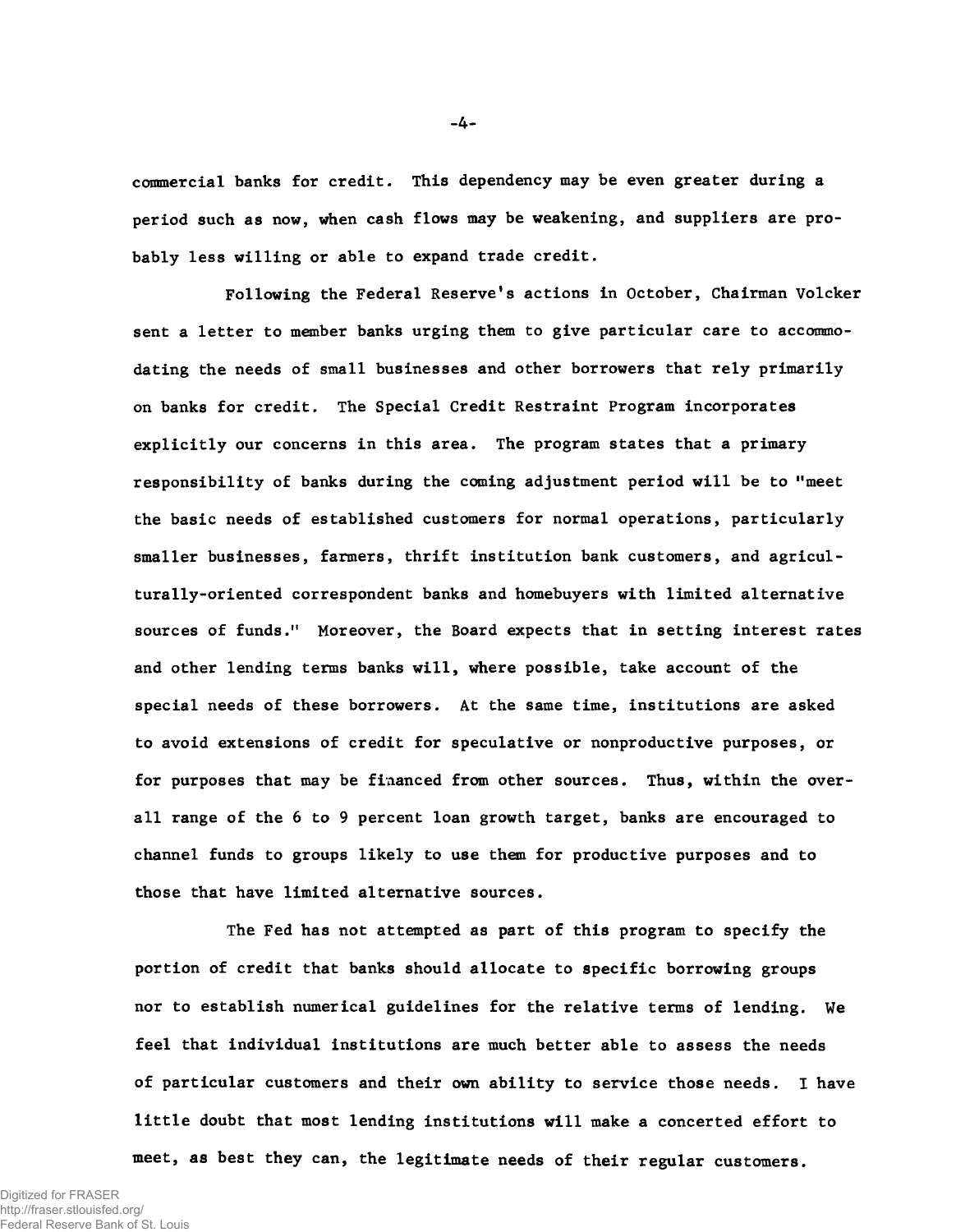The Federal Reserve plans to follow closely developments in all sectors of the credit market, seeking to spot distortions in credit flows that may emerge. As part of this monitoring, we are requiring monthly or quarterly reports from selected banks that detail, among other things, the nature of their lending programs and the volume of credit flows to particular groups, especially small businesses. We are asking what steps have been taken to implement the guidelines and for explanations when lending patterns appear to violate them. Similar information will be sought from finance companies. Large businesses are on notice that they should not turn to the commercial paper market to replace other credit, as such a shift would reduce the residual credit available for other borrowers.

Let me reiterate, however, that these measures can not prevent small, and indeed all, businesses from encountering strains in coming months. As I stated in October, the process of breaking the inflationary grip in our economy will not be a painless one. But only by obtaining some degree of price stability can we create an environment in which small business can prosper. Once the inflationary spiral is broken we may expect to see interest rates move down, with particular benefit to small businesses. Indeed, the procedures adopted by the Fed in October promise a more prompt decline in rates once demands for money and credit ease than in the past. Without a reduction in inflationary expectations, however, we have no hope of lowering interest rates over the longer-term. Such a reduction can only occur when businessmen and consumers become convinced that all branches of government have truly recognized inflation as our "number one problem" and have taken the necessary--often painful— steps to deal with it. I believe that, with time, successful implementation of the March 14 program by the Fed,

 $-5 -$